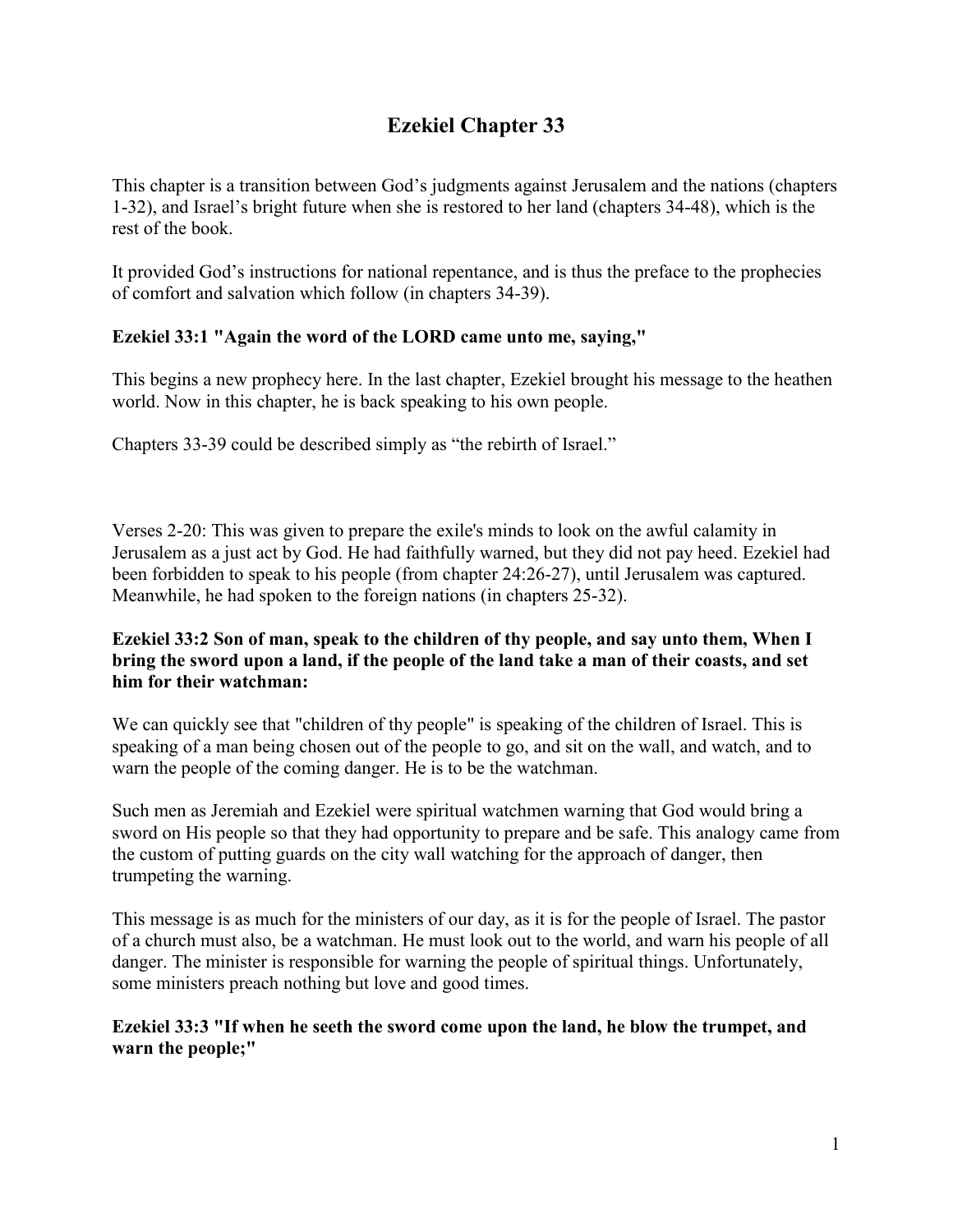This is speaking of blowing the trumpet to warn of danger. The trumpet was blown to assemble the people, and for war.

#### **Ezekiel 33:4 "Then whosoever heareth the sound of the trumpet, and taketh not warning; if the sword come, and take him away, his blood shall be upon his own head."**

There should be a sound of alarm going forth in our country today. God will not always overlook the sin. The homosexuality, lesbianism, adultery, drugs, cursing, perversion, lying, stealing, cheating, palm reading, horoscope reading, worship of Satan, and abortions, are all things that God will not overlook. Punishment will come; it is just a matter of when.

There are many other things that should be included in the list above. Our society has gone mad. God is a holy God, and He expects His people to be holy as well.

Where are the ministers who are crying out about the sins of our land? We need some good old fashioned watchmen, who will proclaim the sin, and cause the people to repent. If we do not have national revival, our land is lost. Notice, if the watchman blows the trumpet and they do not hear, their sins are upon their own heads.

Once the watchman did his duty, the responsibility passed to each person where each person is accountable for his own response to God's warnings, whether to die in judgment or to live as one who heeded and repented. Ezekiel had been a very faithful and obedient "watchman".

## **Ezekiel 33:5 "He heard the sound of the trumpet, and took not warning; his blood shall be upon him. But he that taketh warning shall deliver his soul."**

John the Baptist went through the land crying out, repent. We need some more like him today. When you blow the trumpet, not everyone will take warning, but some will. Those that hear the warning, and repent, shall save their soul. Those who do not, will be responsible for themselves. The job of the watchman is to blow the trumpet.

## **Ezekiel 33:6 "But if the watchman see the sword come, and blow not the trumpet, and the people be not warned; if the sword come, and take [any] person from among them, he is taken away in his iniquity; but his blood will I require at the watchman's hand."**

Remember, "watchman" is speaking of the ministers of the Word of God. It is a very dangerous thing not to warn your people. God holds the watchman responsible. If you see the danger, and do not warn your people, you are responsible for their sins. God counts you guilty of their sins.

## **Ezekiel 33:7 "So thou, O son of man, I have set thee a watchman unto the house of Israel; therefore thou shalt hear the word at my mouth, and warn them from me."**

This leaves no doubt, that this watchman is not a watchman for fleshly war, but is the watchman of men's souls. Ezekiel held such a position to the house of Israel.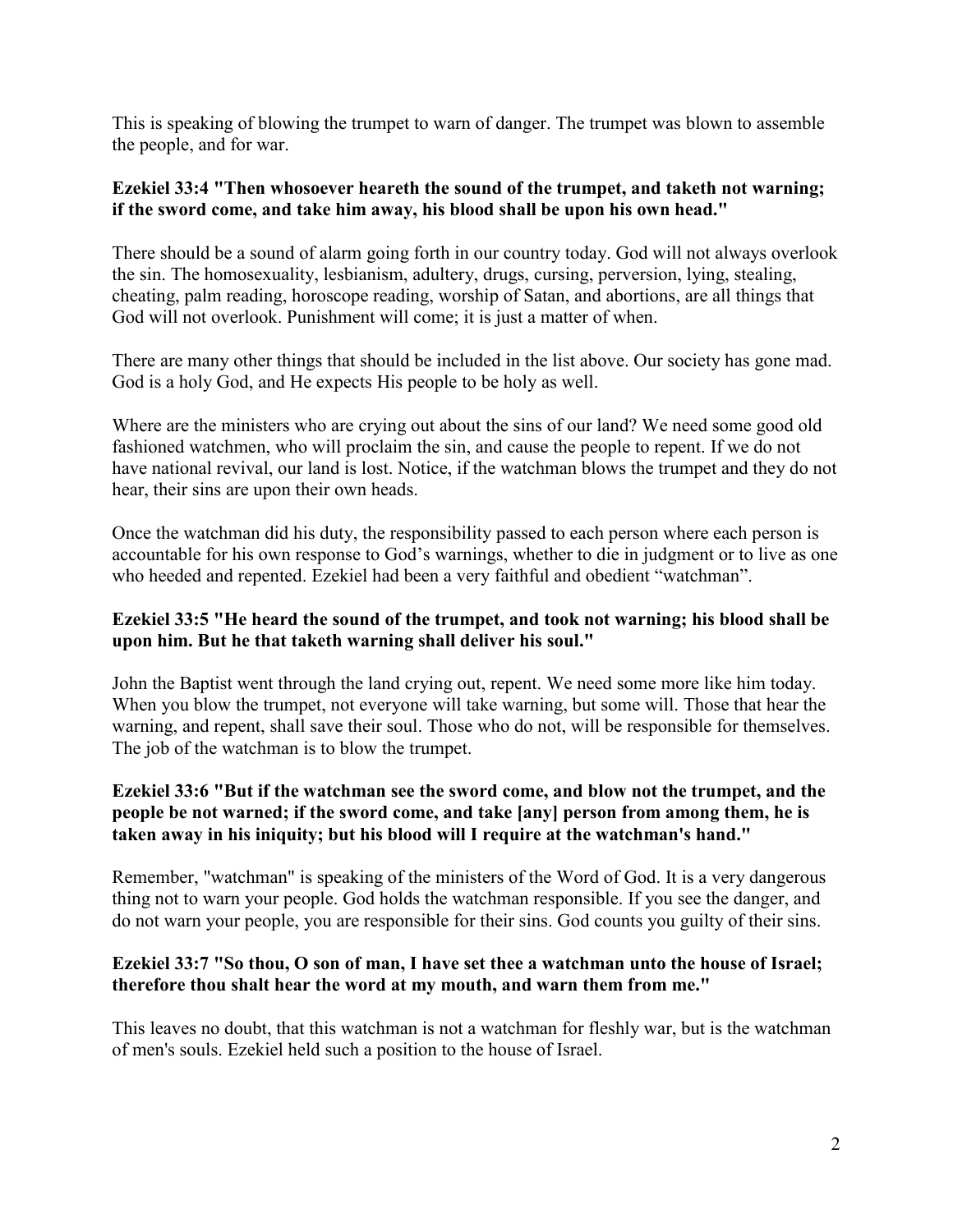**Ezekiel 33:8-9 "When I say unto the wicked, O wicked [man], thou shalt surely die; if thou dost not speak to warn the wicked from his way, that wicked [man] shall die in his iniquity; but his blood will I require at thine hand." "Nevertheless, if thou warn the wicked of his way to turn from it; if he do not turn from his way, he shall die in his iniquity; but thou hast delivered thy soul."**

The minister must be observant of the sins in the people he guides. He must not just see the sin, but bring it to their attention, so they can repent. Notice the man, instead of men, here. This is speaking of individual sins in a person's life.

The minister is not responsible to see that the person repents. He is responsible to tell them of their sins. It is their decision, whether to repent of that sin, or not. The punishment, if the minister tells them, is their own, not the ministers.

(In verses 7-9), God is talking with Ezekiel as He began this by calling Ezekiel "son of man" which is what God has been calling him. He is warming Ezekiel that if He does not tell the wicked, he will bare their sins. If he does tell them, he will live and those who do not heed his warning will die.

So, the question I would have for you is: Does this apply to all Christians who know the truth and fail to warn unbelievers? Are we our brother's keepers? And the answer to that is YES!

## **Ezekiel 33:10 "Therefore, O thou son of man, speak unto the house of Israel; Thus ye speak, saying, If our transgressions and our sins [be] upon us, and we pine away in them, how should we then live?"**

The penalty for unrepented sin is death. The unrepentant have a worse fate than death that awaits them, and that is hell. To die in sin, leaves no hope at all. They had listened to the false prophets, and thought good times were coming. They were not even aware they had sinned.

The Israelites reasoned that if they were liable to death in judgment that was inevitable, they were in a hopeless condition and had no future. God replied that He had no pleasure in seeing the wicked go into death for their sin, but desired them to repent and live.

## **Ezekiel 33:11 "Say unto them, [As] I live, saith the Lord GOD, I have no pleasure in the death of the wicked; but that the wicked turn from his way and live: turn ye, turn ye from your evil ways; for why will ye die, O house of Israel?"**

The divine answer to the human question is "Repent and be saved"! Here a blending of compassion with the demands of God's holiness. Repentance and forgiveness were offered to all.

To "repent" means to turn completely away from the old sinful life you had been in, and live a brand new life in forgiveness. For Christians, we say "we are born again, not of the flesh, but of the Spirit of God. We no longer live, but Christ liveth in us" (see Gal. 2:20). We walk in newness of life. We are no more slaves to sin. God is always there ready to receive those who repent and turn to Him. God is not willing that even one would be lost.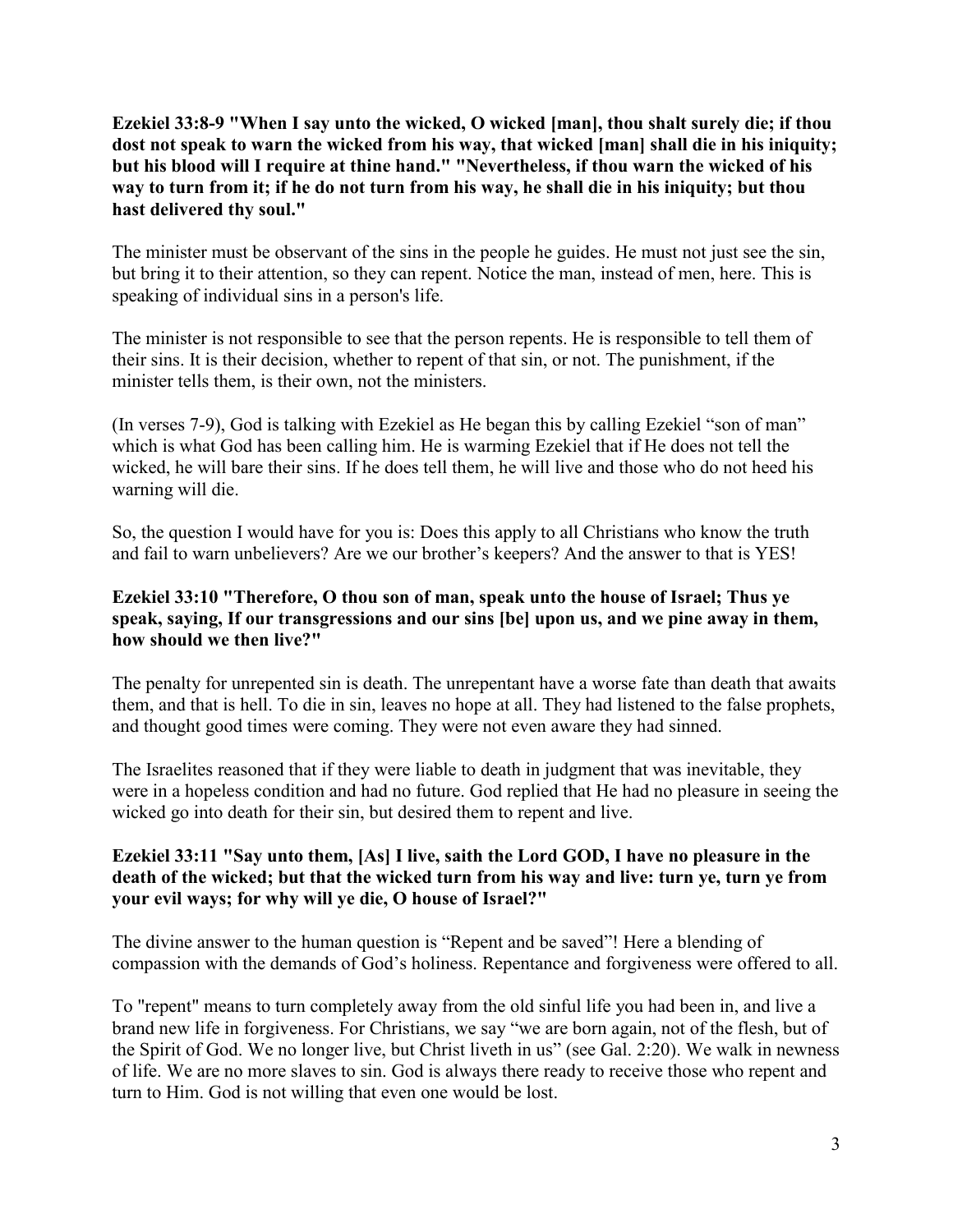2 Peter 3:9 "The Lord is not slack concerning his promise, as some men count slackness; but is longsuffering to us-ward, not willing that any should perish, but that all should come to repentance."

**Ezekiel 33:12 "Therefore, thou son of man, say unto the children of thy people, The righteousness of the righteous shall not deliver him in the day of his transgression: as for the wickedness of the wicked, he shall not fall thereby in the day that he turneth from his wickedness; neither shall the righteous be able to live for his [righteousness] in the day that he sinneth."**

One of the basic principles of God's dealing with His people is presented here: Judgment is according to personal faith and conduct. The discussion is not about eternal salvation and eternal death, but physical death in judgment for sin which, for believers, could not result in eternal death.

**Ezekiel 33:13-15 "When I shall say to the righteous, [that] he shall surely live; if he trust to his own righteousness, and commit iniquity, all his righteousnesses shall not be remembered; but for his iniquity that he hath committed, he shall die for it." "Again, when I say unto the wicked, Thou shalt surely die; if he turn from his sin, and do that which is lawful and right;" "[If] the wicked restore the pledge, give again that he had robbed, walk in the statutes of life, without committing iniquity; he shall surely live, he shall not die."**

Remember, Ezekiel is the watchman, and he must tell him when he is sinning. Notice that (in verse 14), God is telling Ezekiel to tell the wicked causing him to repent, and walk in newness of life.

The righteous behavior (in verse 15), could only characterize a true believer, who was faithful from the heart. There is no distinction made as to the matter of who is a true believer in God. There is only a discussion of the issue of behavior as a factor in physical death. For those who were apostate idolaters, physical death would lead to eternal death.

For believers who were lovers of the true God, their sin would lead only to physical punishment. "Righteous" and "wicked" are terms describing behavior, not one's position before God. It is not the "righteousness of God" imputed as illustrated in the case of Abraham but rather one's deeds that are in view.

Now, we see the reward for repenting and walking in that newness of life. It is everlasting life. One of the ways to show sincerity in repentance is to make restitution, wherever it is possible.

## **Ezekiel 33:16 "None of his sins that he hath committed shall be mentioned unto him: he hath done that which is lawful and right; he shall surely live."**

God does not judge past sin, as much as He judges the present condition of your heart. God has forgotten the sins that are repented of. We must live our faith everyday. Christianity is not a religion, but a relationship with Christ Jesus. We are to walk daily in that relationship.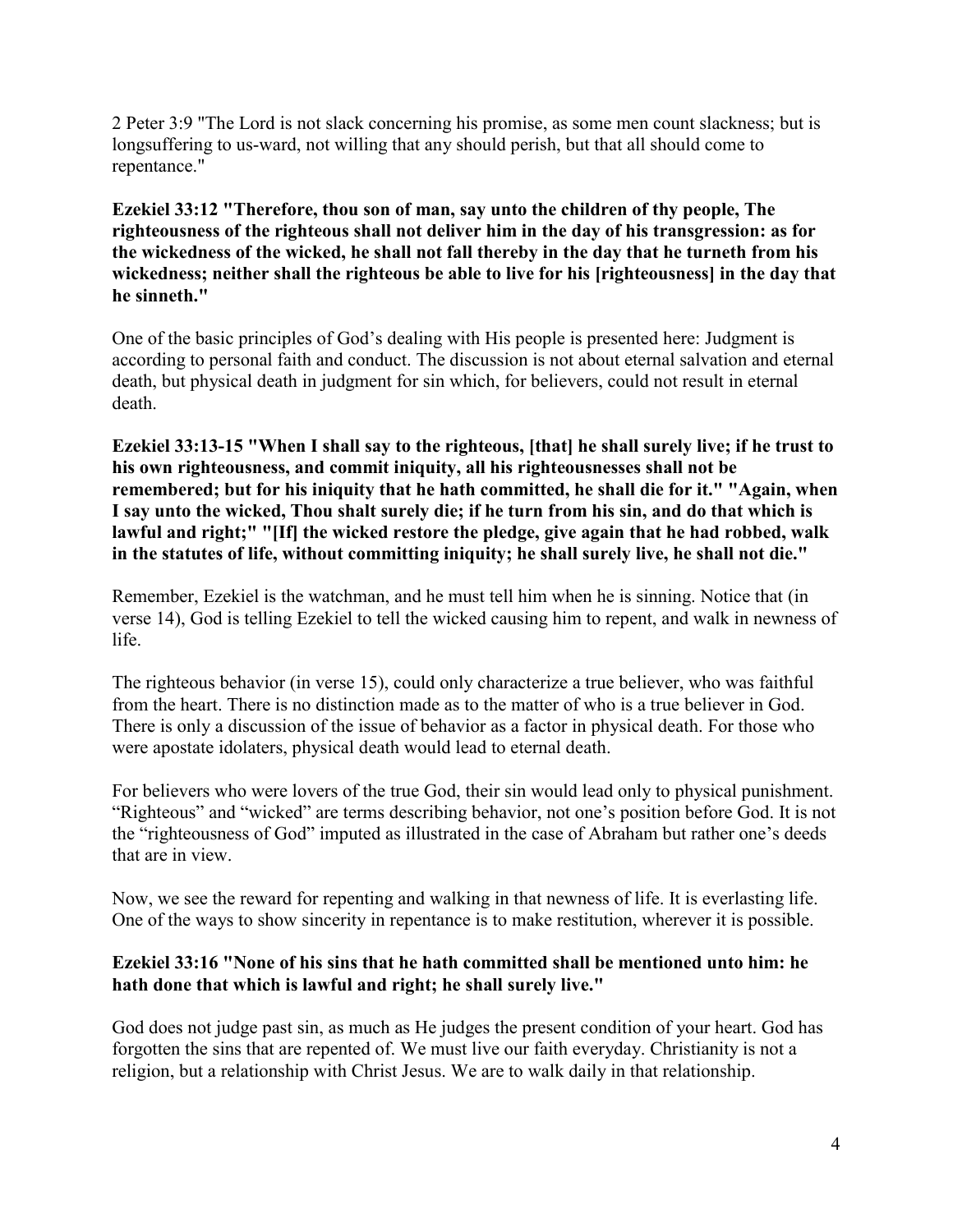## **Ezekiel 33:17 "Yet the children of thy people say, The way of the Lord is not equal: but as for them, their way is not equal."**

They blamed God for their calamities when actually they were being judged for their sins.

#### **Ezekiel 33:18 "When the righteous turneth from his righteousness, and committeth iniquity, he shall even die thereby."**

The following Scriptures say about the same thing.

Hebrews 6:4-6 "For [it is] impossible for those who were once enlightened, and have tasted of the heavenly gift, and were made partakers of the Holy Ghost," "And have tasted the good word of God, and the powers of the world to come," "If they shall fall away, to renew them again unto repentance; seeing they crucify to themselves the Son of God afresh, and put [him] to an open shame."

#### **Ezekiel 33:19 "But if the wicked turn from his wickedness, and do that which is lawful and right, he shall live thereby."**

God is quick to forgive. That is why He sent His Son to save us.

John 3:16: "For God so loved the world, that he gave his only begotten Son, that whosoever believeth in him should not perish, but have everlasting life."

## **Ezekiel 33:20 "Yet ye say, The way of the Lord is not equal. O ye house of Israel, I will judge you every one after his ways."**

God loves them, and has given them every chance to repent. He will not force Himself upon them. It is still their choice. If they do not accept the salvation He is offering them, they will be judged for every sin they ever committed.

## **Ezekiel 33:21 "And it came to pass in the twelfth year of our captivity, in the tenth [month], in the fifth [day] of the month, [that] one that had escaped out of Jerusalem came unto me, saying, The city is smitten."**

The capture of Jerusalem took place in the fourth month of the eleventh year. This messenger came 18 months later with this news.

The fugitive or fugitives who escaped from Jerusalem reached Ezekiel with the report (on Jan 8, 585 B.C.).

Ezekiel (24:1-2 and 33:21), show a 36 month spam from the outset of the siege (on Jan 15, 588) B.C., to the report in 33:21).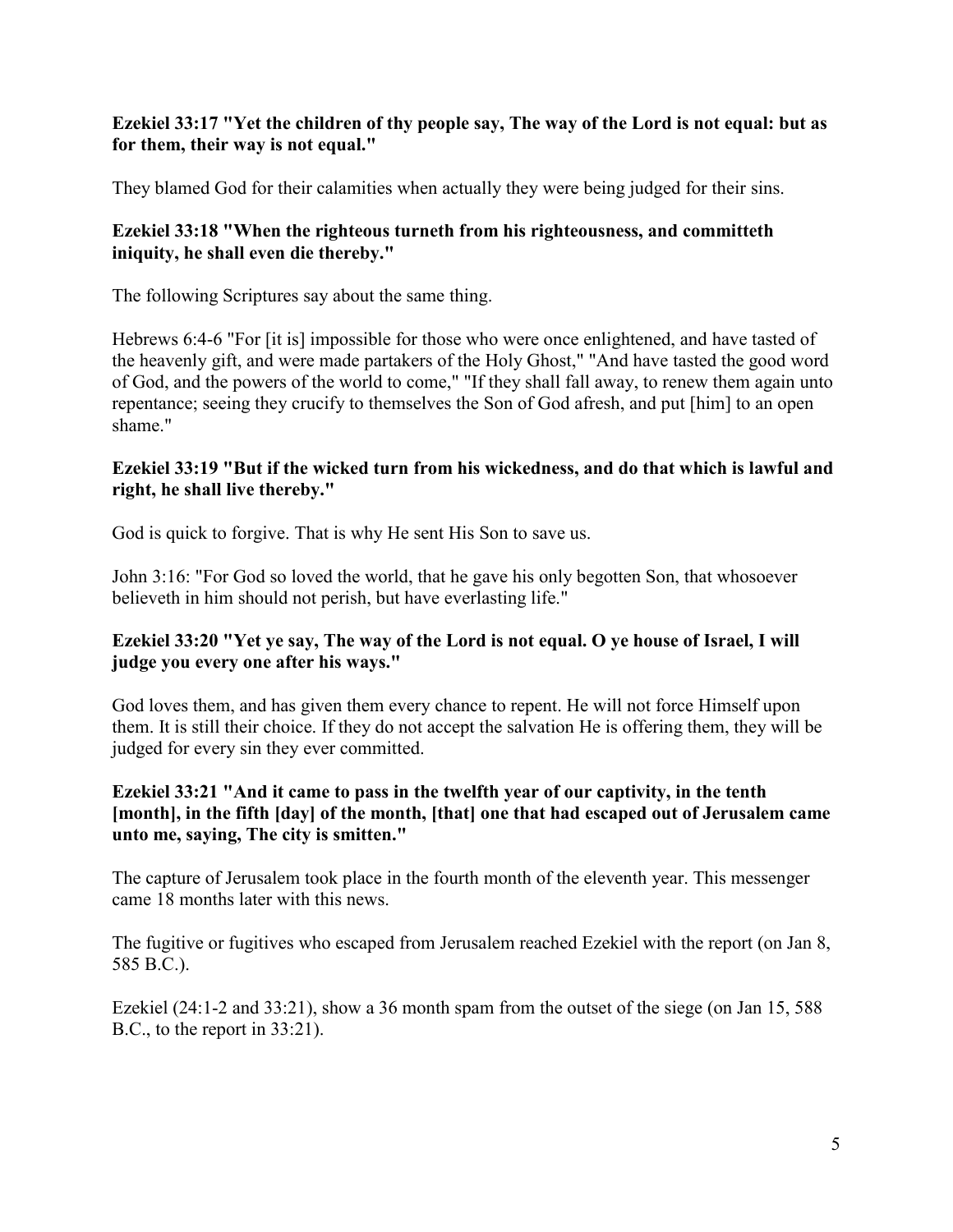**Ezekiel 33:22 "Now the hand of the LORD was upon me in the evening, afore he that was escaped came; and had opened my mouth, until he came to me in the morning; and my mouth was opened, and I was no more dumb."**

God had exercised control over the mouth of Ezekiel as to who or what he may say.

During this time, Ezekiel was not to speak from his own thoughts. The only Words that were to come from his mouth were the Words of the LORD. The things that Ezekiel saw and heard during this time would, probably, have brought comments of his own, if he had been able to speak.

God wanted just His Words to come from Ezekiel's mouth.

Verses 23-29: There is no date attached to the prophecies, but the first message after the fall of Jerusalem was a rebuke of Israel's carnal confidence. This prophecy was against the remnant of Judah who remained in the Land of Promise after the fall of Jerusalem.

Ezekiel warns the survivors that more judgment will come on them if they do not obey God. By some strange reasoning, they thought that if God had given the Land to Abraham when he was alone, it would be more securely theirs because they were many in number, a claim based on quantity rather that quality. But judgment will come if they turn and reject God again.

## **Ezekiel 33:23 "Then the word of the LORD came unto me, saying,"**

Even though Ezekiel can now speak his own thoughts, he is to still speak for the Lord, as well.

#### **Ezekiel 33:24 "Son of man, they that inhabit those wastes of the land of Israel speak, saying, Abraham was one, and he inherited the land: but we [are] many; the land is given us for inheritance."**

These rebellious children of Israel, who had escaped captivity and remained in the land, against the wishes of God, now claim the land for themselves. They are descended from Abraham, but so are those in exile.

## **Ezekiel 33:25 "Wherefore say unto them, Thus saith the Lord GOD; Ye eat with the blood, and lift up your eyes toward your idols, and shed blood: and shall ye possess the land?"**

God will bring their sins to their attention through the mouth of Ezekiel. Just the fact that they were in the land, was a sin in God's sight. He told them to go into captivity. They had not left the land, or their evil ways. They still had all the sins present in their lives that the ones in captivity had been chastised for. They have no right to the land. They have sided in with idols and false gods against God.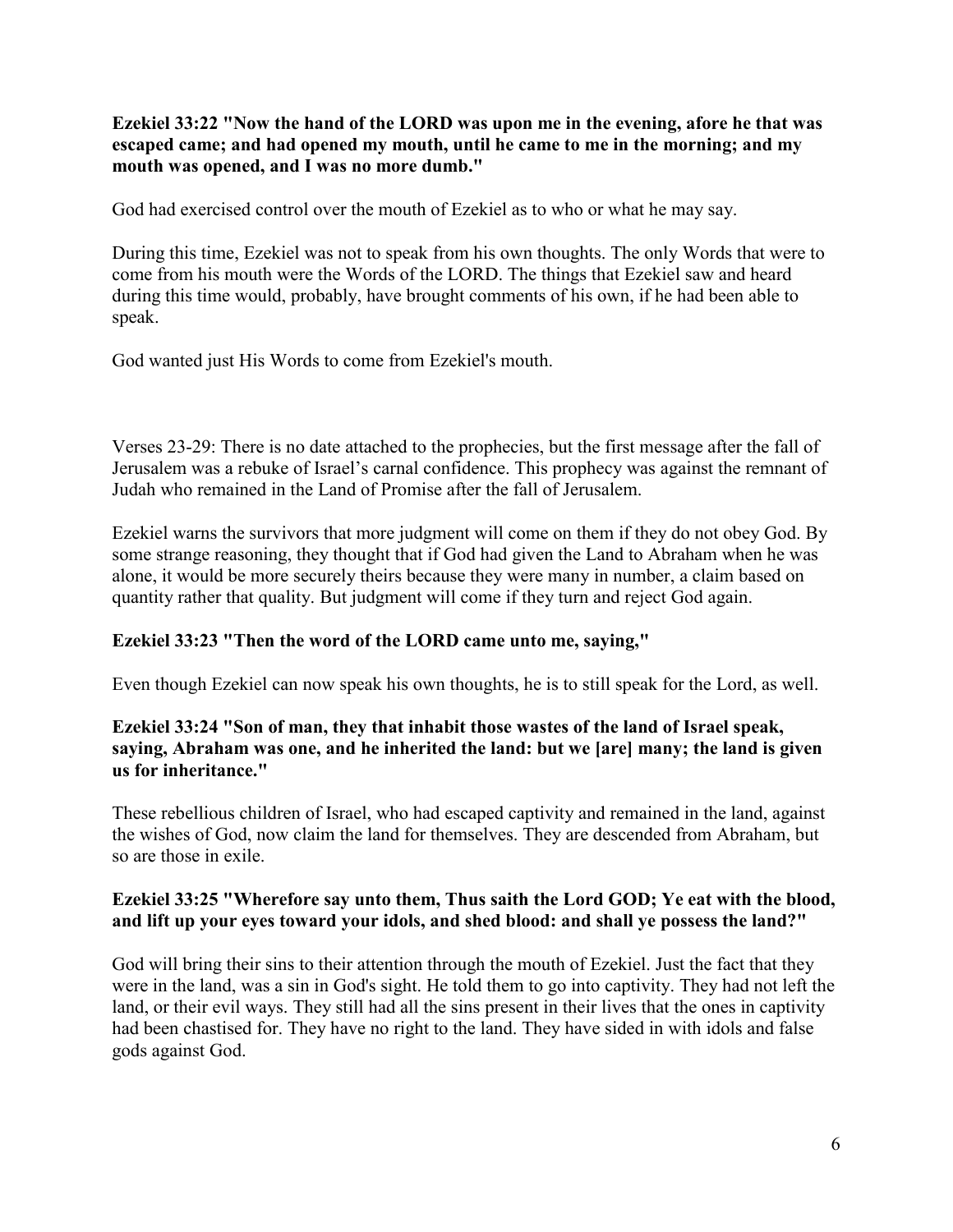#### **Ezekiel 33:26 "Ye stand upon your sword, ye work abomination, and ye defile every one his neighbor's wife: and shall ye possess the land?"**

God had told them to surrender. They disobeyed and fought. They were involved in all sorts of sex deviations. Some of the false worship they were involved in, had to do with promiscuous sex.

#### **Ezekiel 33:27 "Say thou thus unto them, Thus saith the Lord GOD; [As] I live, surely they that [are] in the wastes shall fall by the sword, and him that [is] in the open field will I give to the beasts to be devoured, and they that [be] in the forts and in the caves shall die of the pestilence."**

They were rebellious against God, and He would allow them no protection from Him. They would die from marauders, and from pestilence. Even ravenous animals will hunt them down, and kill them. They would not be able to hide from the judgment of God.

## **Ezekiel 33:28 "For I will lay the land most desolate, and the pomp of her strength shall cease; and the mountains of Israel shall be desolate, that none shall pass through."**

The fact that they stayed behind in Israel, will not save them. You cannot hide from the judgment of God. He punishes them, where they are. They had one more sin to add to their sins. They had disobeyed God when He told them to surrender.

## **Ezekiel 33:29 "Then shall they know that I [am] the LORD, when I have laid the land most desolate because of all their abominations which they have committed."**

The judgments are so great that come upon them, they can no longer say, it is for the sins of their fathers. They will know it is for their own sins, and they will know this punishment came from God.

#### **Ezekiel 33:30 "Also, thou son of man, the children of thy people still are talking against thee by the walls and in the doors of the houses, and speak one to another, every one to his brother, saying, Come, I pray you, and hear what is the word that cometh forth from the LORD."**

Here was a message to exiles, which had no intention of obeying the prophet's messages. They liked to listen, but not apply the prophet's words.

They finally knew by bitter experience that he had spoken the truth of God. The people appreciated the eloquence of Ezekiel, but not the realty of his message.

**Ezekiel 33:31 "And they come unto thee as the people cometh, and they sit before thee [as] my people, and they hear thy words, but they will not do them: for with their mouth they show much love, [but] their heart goeth after their covetousness."**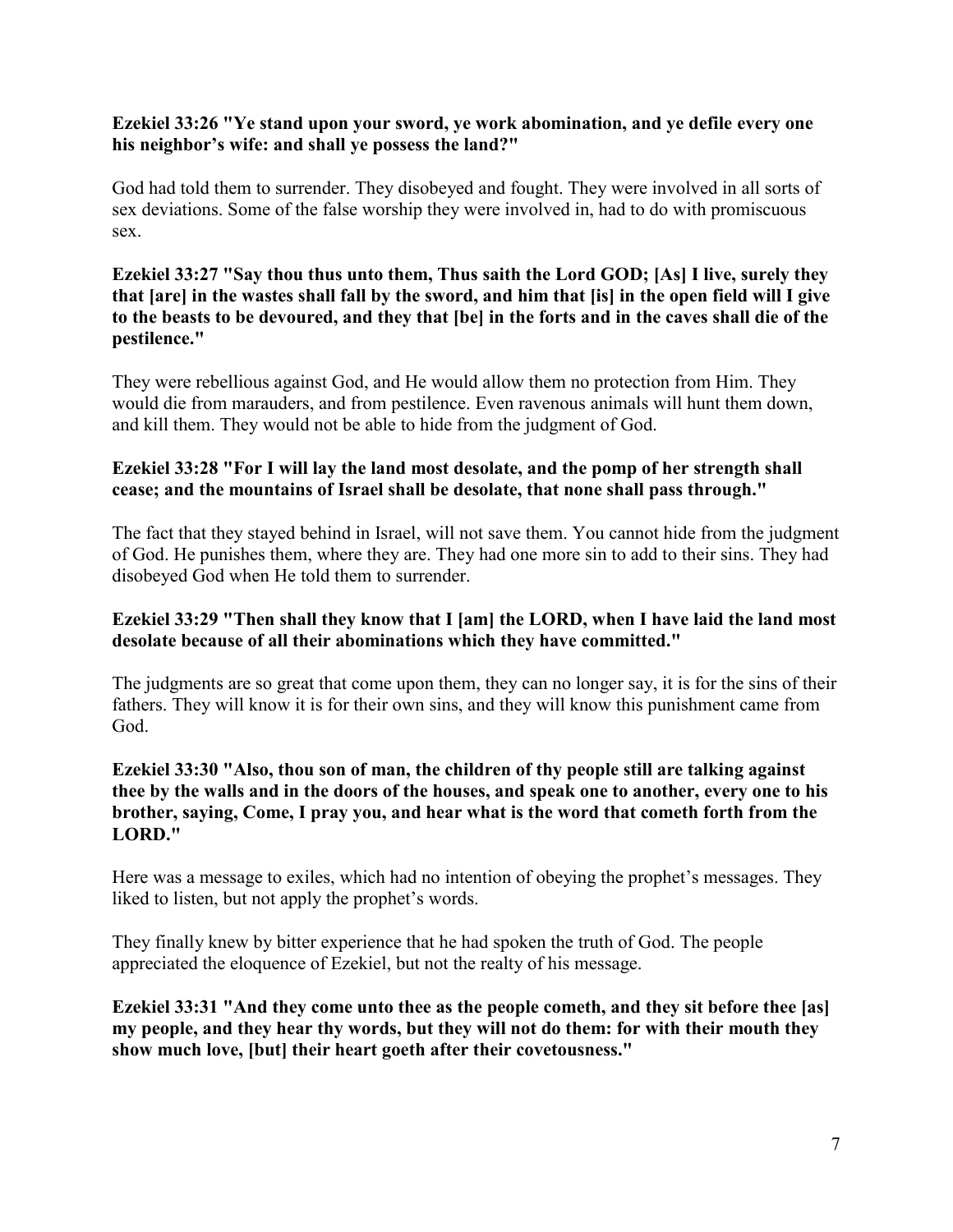They listen to Ezekiel, but they do not do what the message tells them to do. They were warned, and did not receive the warning. They did not want to give up their sins.

## **Ezekiel 33:32 "And, lo, thou [art] unto them as a very lovely song of one that hath a pleasant voice, and can play well on an instrument: for they hear thy words, but they do them not."**

They are hearing with their ears and not with their hearts. They enjoy listening to Ezekiel, but they are not receiving the message in the Words. They are not convinced enough to quit their sins.

#### **Ezekiel 33:33 "And when this cometh to pass, (lo, it will come,) then shall they know that a prophet hath been among them."**

The proof of a true prophet is when his prophecy comes true.

## **Ezekiel Chapter 33 Questions**

- 1. What is different about this prophecy from the last one?
- 2. Who are the "children of thy people"?
- 3. What does this watchman do?
- 4. Who is someone, in our society today, that is a watchman?
- 5. What should the watchman do, if he sees danger coming?
- 6. Why does the author believe there should be a sound of alarm going forth in our country today?
- 7. What does God expect of His people?
- 8. If the watchman blows the trumpet, and they do not hear, their sins are upon heads.
- 9. He that taketh warning shall deliver his  $\qquad \qquad$ .
- 10. What was the message of John the Baptist?
- 11. What is the job of the watchman?
- 12. "Watchman" is speaking of whom?
- 13. Who does God hold responsible?